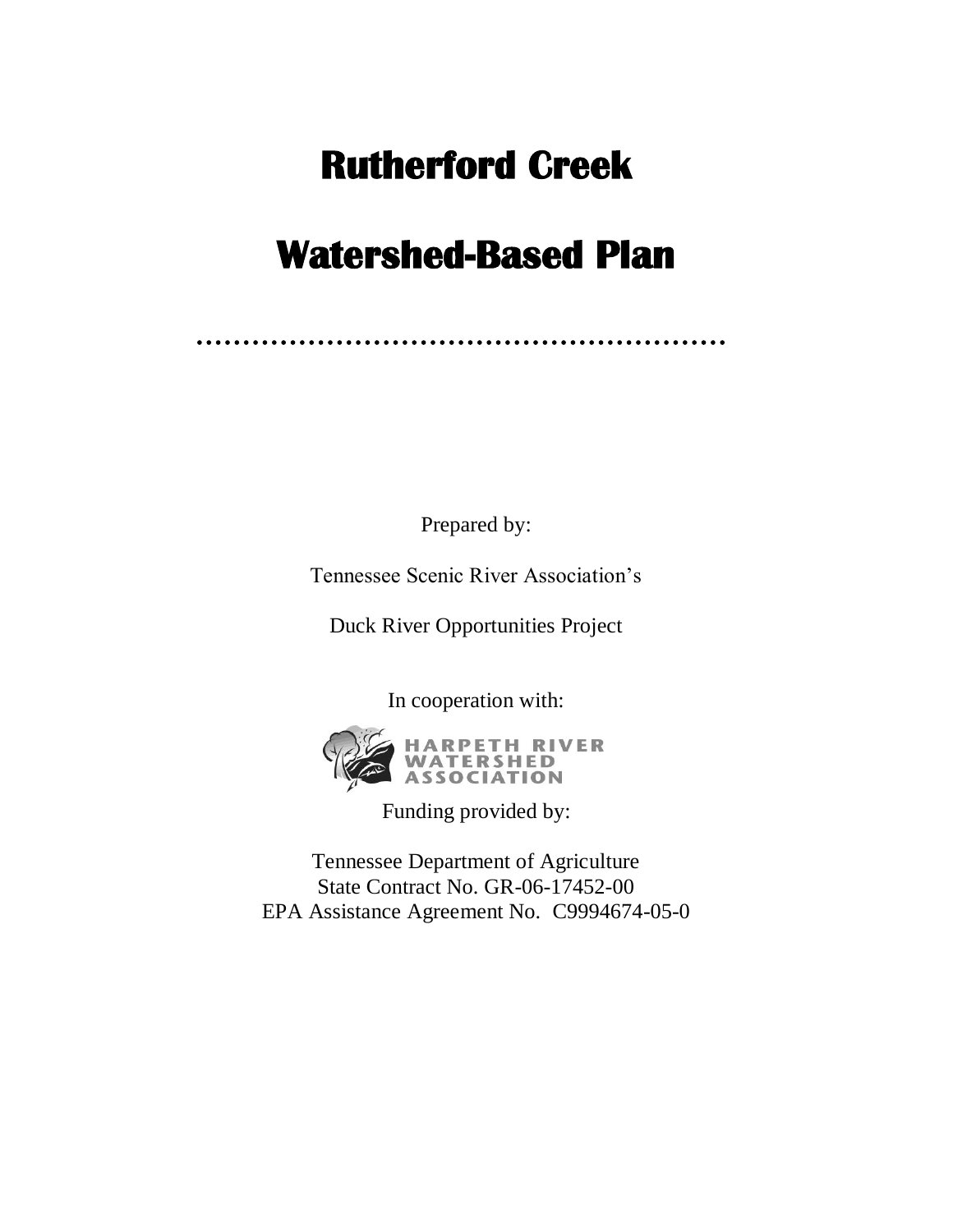#### Rutherford Creek Watershed-Based Plan Tennessee Scenic River Association's Duck River Opportunities Project

The Tennessee Scenic Rivers Association (TSRA) is a  $501(c)(3)$ , conservation organization with the purpose of protecting and restoring the free flowing rivers in Tennessee. The Rutherford Creek Watershed Based plan has been developed by TSRA's Duck River Opportunities Project (DROP) and is proposed to be implemented in coordination with the Tennessee Environmental Council (TEC). Rutherford Creek is located in southwestern Williamson and northern Maury counties and is a part of the Duck River Watershed.

This project is funded, in part, under an agreement with the Tennessee Department of Agriculture, Nonpoint Source Program and the U.S. Environmental Protection Agency, Assistance Agreement, C9994674-05-0. Grant contract # GR-06-17452-00.

#### **1) Identification of Causes and Sources**

The Tennessee Department of Environment and Conservation (TDEC) 2006 303(d) List identifies the cause of degradation in Rutherford, Crooked and McCutcheon Creeks and Grassy Branch (Rutherford Creek Watershed) generally as siltation, nutrients, loss of biological integrity and alteration of stream side or littoral vegetation. Pollutant sources include land development, discharges from municipal separate storm sewer system (MS4), minor municipal point sources and pasture grazing. The Duck River Opportunities Project (DROP) has been working in and around Rutherford Creek watershed collecting data as well as implementing best management practices on a limited scale for the past four years. One observation supporting TDEC findings are the presence of large areas of bank erosion along the main stem of Rutherford Creek and its tributaries including McCutcheon Creek and Grassy Branch.

## **2) Load Reduction Estimates**

Load reduction estimates in Table 1 are based on the best available data for the management practice and its ability to reduce pollutant loads according to the Center for Watershed Protection's Watershed Treatment Model. The two core practices to address the cause (siltation) identified by TDEC are riparian restoration and stream bank stabilization. In a suburban - urban environment these practices would generally include riparian revegetation and stream bank stabilization through cedar revetment installation, jetties and/or bank revegetation. In some cases the practice may include the creation of recreational greenways. Livestock exclusion, providing for alternative water supply or limited stream access watering points is necessary to restore riparian zones in more rural parts of the subwatershed. Finally, in suburban – urban environments lawn care education and erosion control programs will be needed.

## **3) Description of Non-point Source Management Measures (BMPs)**

The two primary non-point source management measures necessary to abate the pollutant sources and causes associated with the State's 303 (d) listing of Rutherford Creek in the Duck River Watershed are riparian restoration and stream bank stabilization.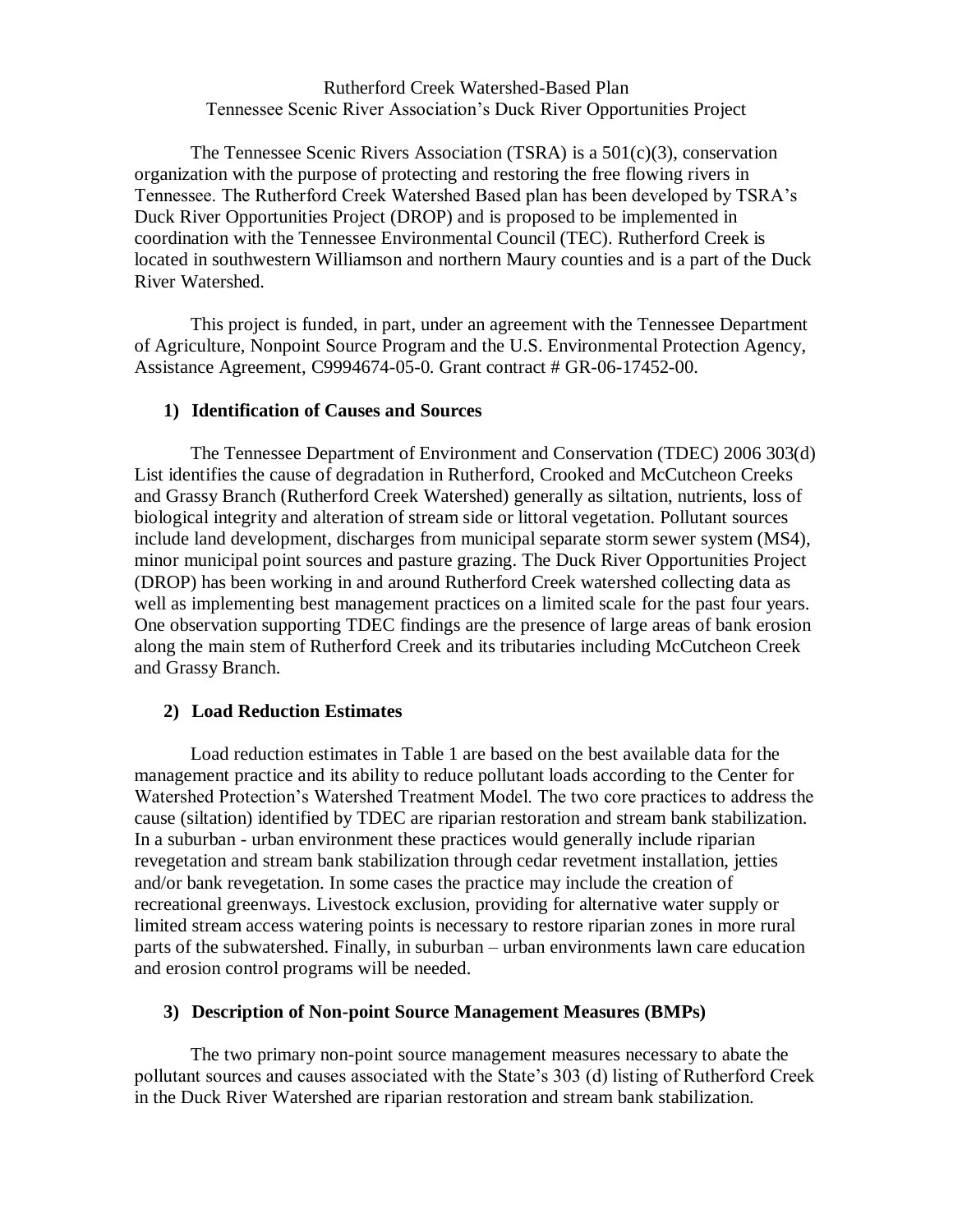| <b>Practice/Pollutant</b> | <b>Sediment</b> | <b>Nutrients</b> |
|---------------------------|-----------------|------------------|
|                           | (lbs/year)      | (lbs/year)       |
| <b>Riparian</b>           | $101,687*$      | $1330*$          |
| <b>Restoration</b>        |                 |                  |
| <b>Stream bank</b>        | $10,168**$      | $133**$          |
| stabilization             |                 |                  |
| <b>Erosion and</b>        | 29,046***       | 4357***          |
| <b>Sediment Control</b>   |                 |                  |
| Program                   |                 |                  |
| <b>Lawn Care</b>          | N/A             | 8992****         |
| <b>Education</b>          |                 |                  |
| Program                   |                 |                  |
| <b>Total Estimated</b>    | 140,901         | 14,812           |
| <b>Reductions</b>         |                 |                  |

**Table 1 - Load Reduction Estimates**

\* Estimate based on Watershed Treatment Model (WTM), 35-foot buffers, both banks, along 34.5 miles of stream.

\*\* Based on Best Professional Judgment

\*\*\* Based on a 0.4 program discount, & 0.3 installation and maintenance discount (the lowest values possible) for WTM.

\*\*\*\* Based on WTM & assuming source information is correct.

**3.1) Riparian restoration** consists of two basic activities including; 1) removal of the cause of degradation and 2) restoration of the vegetative community. In addition, some hydrologic conditions may need to be restored. Removal of the cause of degradation includes livestock exclusion and provision for alternative water supply. Livestock exclusion will be accomplished by fencing riparian zones. Alternative water supply may be provided by one of two mechanisms, placement of trough or tank outside the livestock exclusion zone or a limited stable access point allowing livestock to enter the creek. Based on conversations with district conservationists, water supply should be provided every 2,000 feet. Once livestock are excluded from the riparian zone and alternative water supply provided riparian (buffer) restoration can occur.

The Natural Resources Conservation Service (NRCS) guidelines call for a minimum of a 35 foot wide buffer along rivers and streams, however other sources call for up to a 100 foot buffer (see Wenger, 1999). TEC will promote as wide a buffer as seemingly possible, based on land condition, landowner concerns and other factors that may apply. In an effort to leverage additional (NRCS) funds, buffers need to be a minimum of 35 feet wide. However, because TDEC biologist (personal communuication wtih James R. Smith) and others have observed improvements in water quality associated with one row of trees along creek banks, and because land owner objections often have to do with loss of land to graze, crop etc. TEC will advocate for as much width as possible, but in some cases will work to reestablish minimal riparian zones. Revegetation may occur by two methods including active planting and/or natural "volunteer" revegetation. While the latter is more cost-effective, it may not provide as desirable a mix of biodiversity.

Finally, in some cases it may be necessary to restore natural hydrology to the riparian zone in cases where aquatic systems are severely down cut or where channels have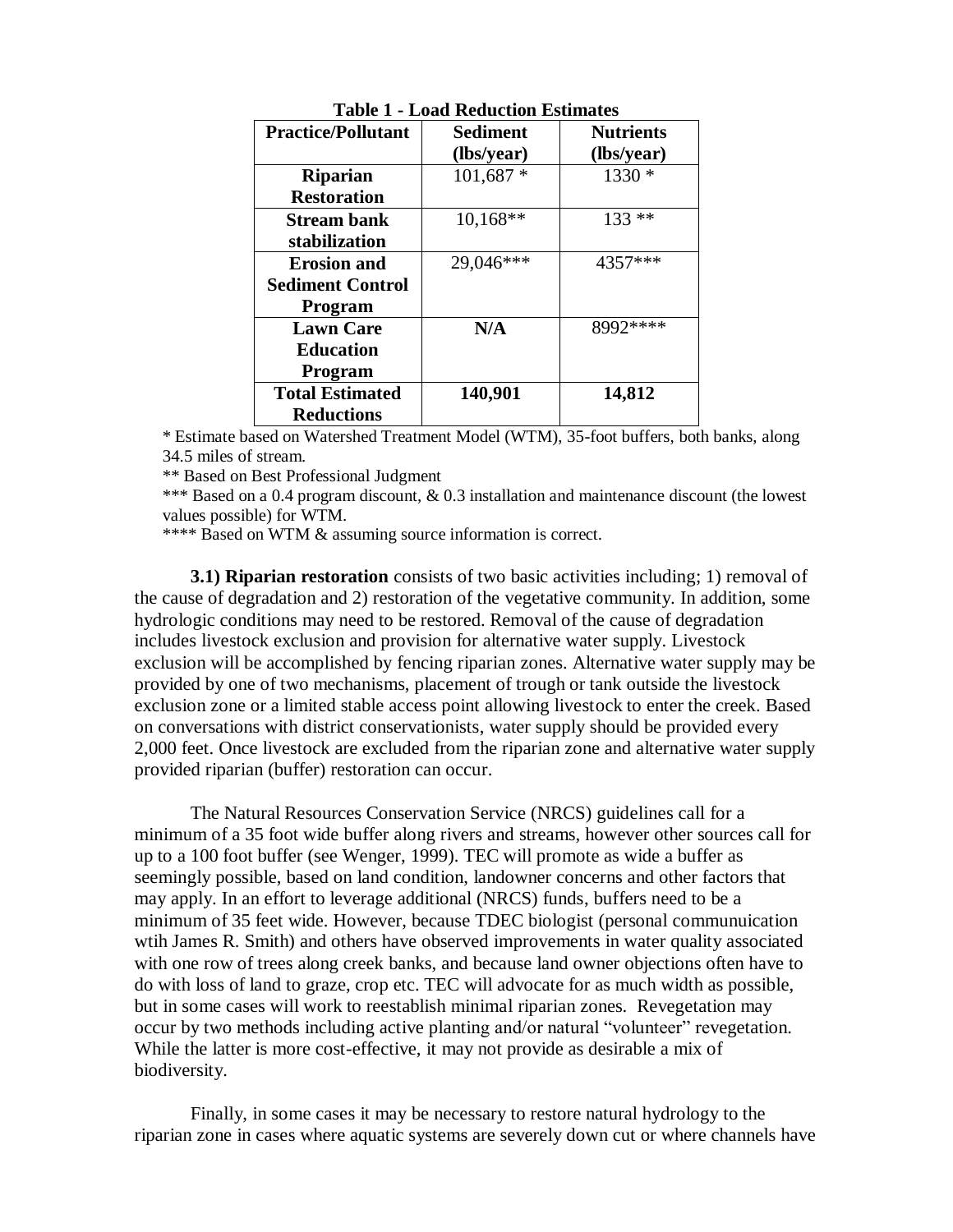formed through riparian zones. This would in effect bypass sheet flow and thus pollutant load reductions associated with the filtration/infiltration capacity of the riparian zone.

**3.2) Stream bank stabilization** will be carried out along roughly 25 % of stream banks. Stream bank erosion is a significant problem in the headwaters of Rutherford Creek and thus treating all stream banks is not cost-effective or practical. Stabilization projects will be prioritized based on protecting specific ecological assets and treating the most significant problem areas. For example, streams with one row or scattered trees on a highly erosive stream bank would be treated in a effort to protect and save those trees (ecological asset) providing shade and detrital material (habitat and food) to the system. Secondly, long, highly erosive segments may be treated. This should provide for the greatest load reductions at the least cost.

The primary method utilized to treat eroding stream banks will be placement of cedar revetments, possibly with reshaping of banks, back fill and revegetation. HRWA has utilized cedar revetment to treat banks as high as 12 feet and generally found them effective in reducing stream bank erosion. The technique utilized was developed by Jen-Hill Construction for cedar revetments. The process is the same as that recommended by the NRCS, except cedar trees are bundled in jute or coir matting, prior to being attached to the stream bank. The matting helps capture more sediment by allowing cedar tree branches to be more compact/dense. In addition, the revetment can be backfilled and revegetated immediately following installation.



## **4) Cost Estimates**

#### **4.1) Technical and Financial Resource Estimates**

DROP, NRCS and DROPs technical advisors will work with individual landowners to develop site-specific plans for stream restoration projects. Best management practice (BMP) cost estimates are generally based on past experience and directly relate to stream miles impaired and causes and sources associated with the TDEC 303(d) listing. Thus, BMP cost estimates are for the entire subwatershed and presented in Table 2.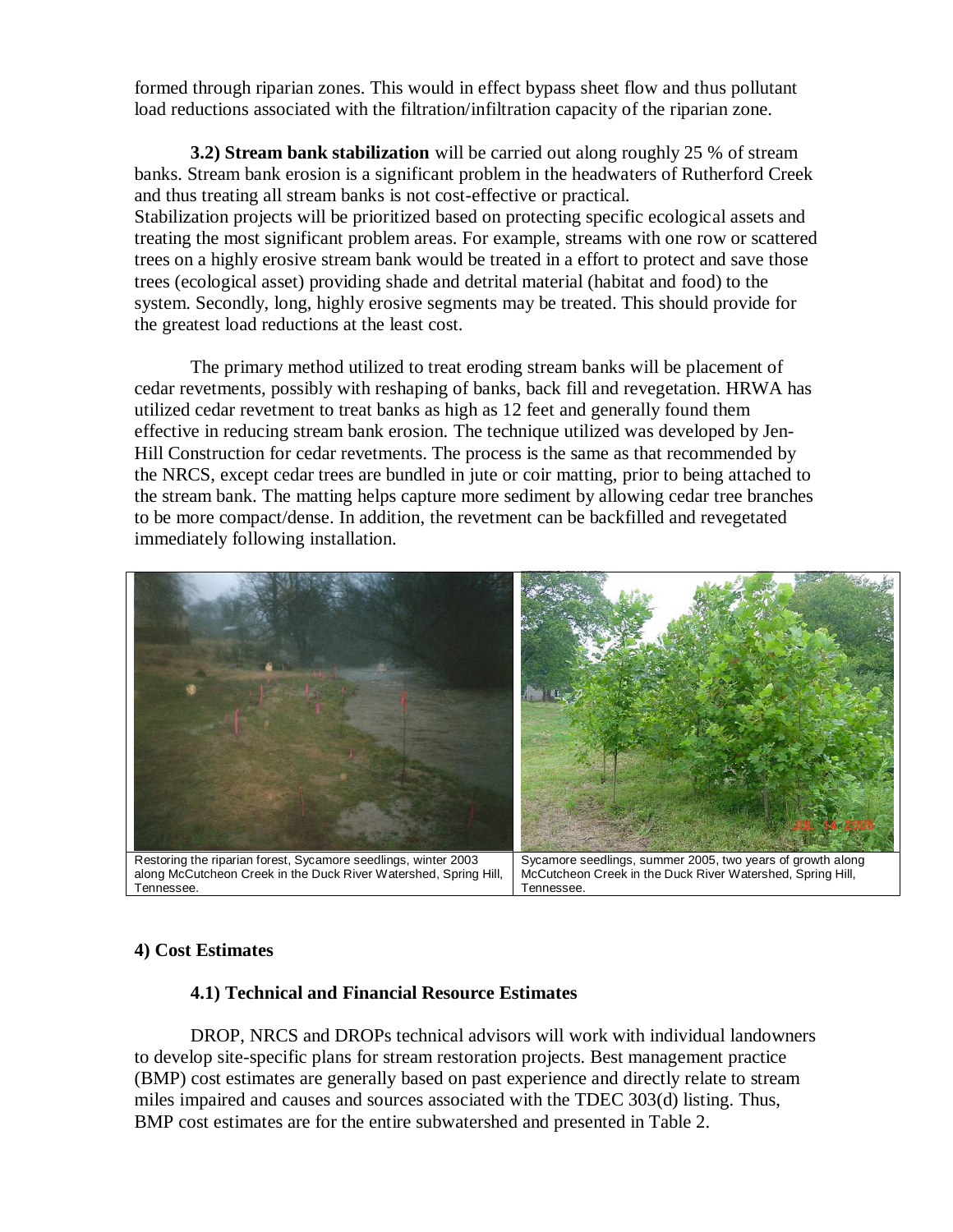DROP will work with local officials on the implementation of the erosion control and lawn care education program (LCEP). The LCEP will be carried out utilizing public service announcements in conjunction with the WaterWorks! program at MTSU. The erosion and sediment control program will be funded through participating municipalities. Spring Hill will soon be a part of the state MS4 program and as such will be required to establish an effective erosion and sediment control program.

#### **4.2) Sources of Technical and Financial Resources**

HRWA will seek funds from multiple sources. Sources include State/EPA 319 grants, NRCS farm conservation programs such as Environmental Quality Incentives program (EQIP), private foundations such as the Fish and Wildlife Foundation, private business and individual donors. HRWA staff has been successful in incorporating NRCS farm programs into agricultural BMP implementation costs and has seen as much as 75% of costs covered by those programs. However, limitations exist for these programs, mainly limited funding and NRCS ability to deliver the programs in a timely manner. Thus, while this is an excellent source of cost share dollars, its limitations must be considered. Most if not all site-specific BMP implementation will require a diverse source of funding. In the suburban – urban environments NRCS funds will not be available and thus other sources of financial resources must be sought. These include local governments, public and private foundations, private business and individual donors.

| <b>Cause/Source/Program</b> | <b>Stream</b> | <b>Practice</b>                         | $Cost$ (\$) | <b>Total Cost</b> |
|-----------------------------|---------------|-----------------------------------------|-------------|-------------------|
| component                   | miles in      |                                         | per mile    | \$)               |
|                             | need of       |                                         |             |                   |
|                             | treatment     |                                         |             |                   |
| <b>Siltation, loss of</b>   | 34.5          | Riparian                                | 17,905.00   | 617,742.00        |
| habitat, physical           |               | Restoration                             |             |                   |
| alteration, loss of         |               | <i>(includes)</i>                       |             |                   |
| littoral, stream side       |               | recruitment of                          |             |                   |
| vegetation, nutrients       |               | landowners,                             |             |                   |
| land development /          |               | livestock fencing                       |             |                   |
| MS4, pasture grazing        |               | $\left[ $1.00/foot for \right]$         |             |                   |
|                             |               | $90552**$ ],                            |             |                   |
|                             |               | alternative water                       |             |                   |
|                             |               | supply $[46 \; \text{\textcircled{a}}]$ |             |                   |
|                             |               | $$4000.00/$ ], re                       |             |                   |
|                             |               | vegetation $\lceil$ ( $\partial$ )35'   |             |                   |
|                             |               | wide, 300                               |             |                   |
|                             |               | seedlings/1000'                         |             |                   |
|                             |               | length]                                 |             |                   |

**Table 2 - Financial Resources Estimates**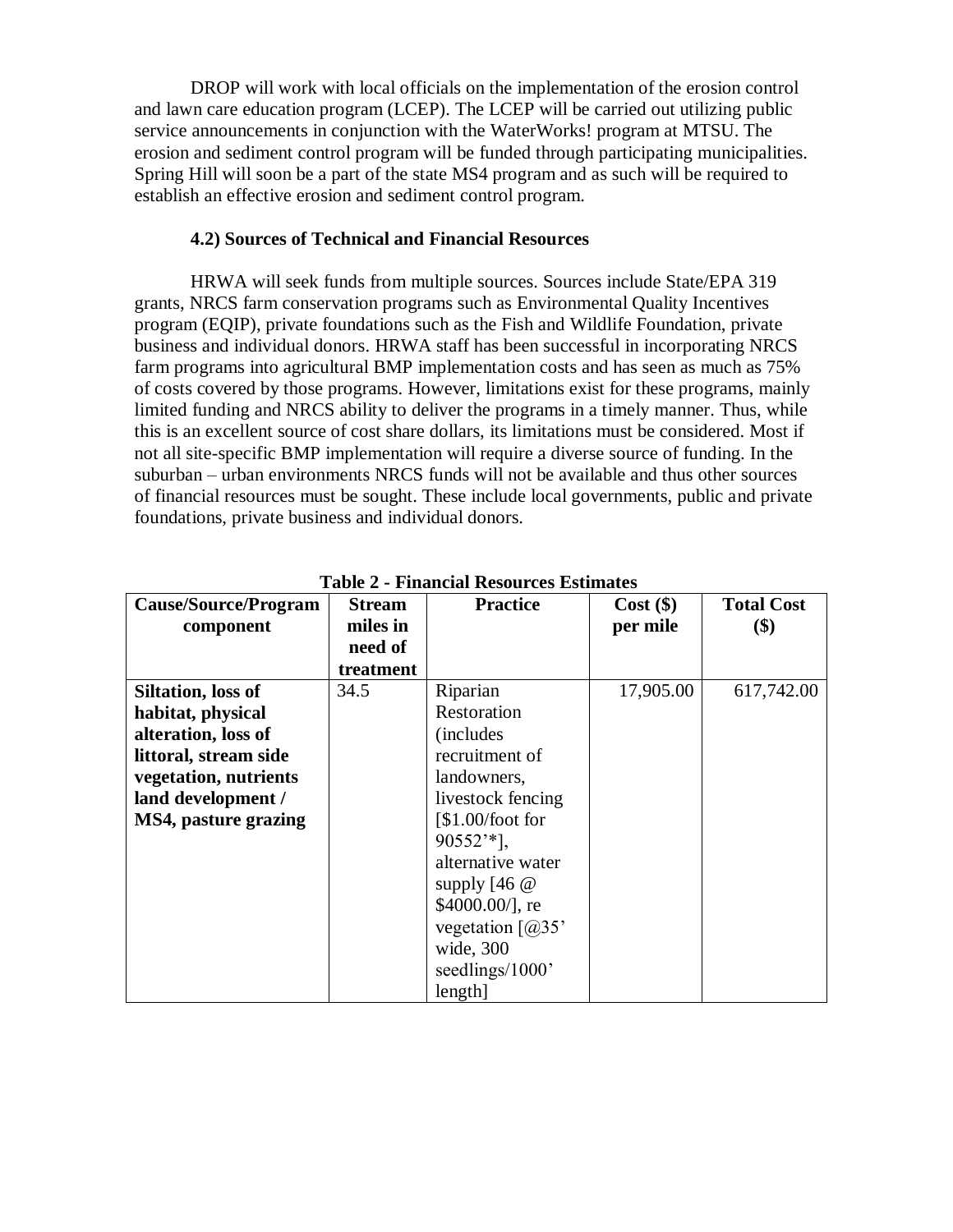| Siltation, loss of    | $8.6**$ | Stream bank   | 180,042.00   | 1,548,360.00   |
|-----------------------|---------|---------------|--------------|----------------|
| habitat, physical     |         | Stabilization |              |                |
| alteration, loss of   |         |               |              |                |
| littoral, stream side |         |               |              |                |
| vegetation, nutrients |         |               |              |                |
| land development /    |         |               |              |                |
| MS4, pasture grazing  |         |               |              |                |
| <b>Education</b>      |         |               |              | 541,525.00     |
| <b>Totals</b>         |         |               | \$197,947.00 | \$2,707,627.00 |

\*Assumes ½ of stream miles to be in pasture

\*\* Assumes ¼ of stream miles to be treated

#### **4.3) Plan Implementation Authorities**

The Tennessee Scenic Rivers Association's Duck River Opportunities Project (DROP) and Tennessee Environmental Council in partnership with local governments (Williamson and Maury County, Spring Hill) and Natural Resources Conservation Service will be the primary agency's responsible for the implementation of the plan. In addition, DROP will work with any other agency or individuals identified with potential to impact the Rutherford Creek Watershed.

Established in 1999, DROP is a science and technically based watershed conservation project that has historically focused on protecting and restoring the ecological health of the respective river systems. Work has focused on river restoration, education and outreach that promote proactive, cooperative efforts to improve long-term conservation of Tennessee's vast water resources. Our work leverages scientific and technical experience of staff and advisors in additon to efforts of a diverse corps of volunteers who represent a crucial link in every aspect of DROP program work.

Some accomplishments include work funded by two 319 grants (and HRWA work) to focus on reduction in nonpoint source pollution. One project lead by McFadden for HRWA Visual Stream Assessment (VSA) in which 25 volunteers, logged over 550 hours, surveying 217 sites on 303(d) segments in the watershed. Data, including 800 photographs, included in an Access database and report produced, which is now used by staff to drive restoration program.

With a second 319 grant in 2002, DROP, in cooperation with HRWA, launched the Volunteer River Restoration Corps, an ongoing effort to engage citizens, schools, municipalities, farmers and others to improve long-term water quality of the Rutherford Creek and Duck River Watersheds by improving stream and riparian habitat on a site by site basis. DROP/HRWA completed over 20 stream and riparian restoration projects, planting over 25,000 seedlings, and stablizing close to 1700'  $(+/-)$  of stream bank. This could not have been accomplished without volunteers. The 2002 319 grant also included the gathering of field data, something DROP had been doing since 1999 to assess the effectiveness of restoration on water quality.

DROP is currently working with a group of citizens near Rutherford Creek to develop a stakeholder based restoration plan as a part of the current 319 project.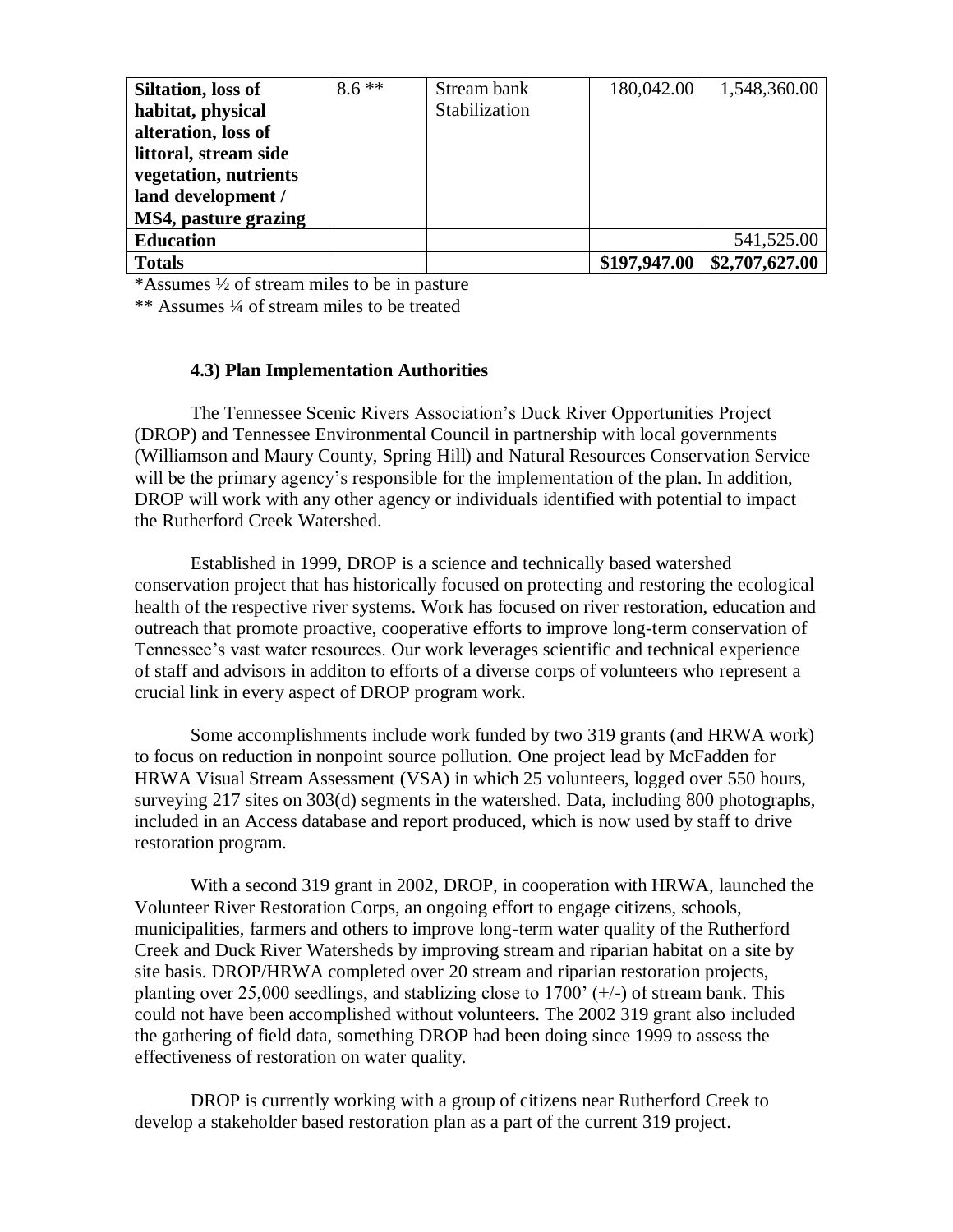## **5) Education/Outreach**

DROP, in conjunction with NRCS, may carry out field days for agricultural operators, and will work to have participating farmers present to and help recruit other farmers into the program for conservation. In addition, DROP will continue to work with Spring Hill High School and other youth groups utilizing the Protecting Our Watersheds curriculum in an effort to 1) add to information provided by TDEC and others and 2) get students involved in identifying and implementing restoration projects. The core of the educational programs will be related to gathering and training local citizens to speak on behalf of restoration.

Secondly, and perhaps most importantly, DROP will work with local officials and staff to help determine the best ways to meet water quality load reductions called for in the sediment TMDL on the Duck River. Our approach will be to utilize the basics of watershed science to help local officials and staff develop effective short and long-term programs that protect watershed quality. One example might be to utilize the watershed treatment model to help engineering staff understand the importance of maintaining less than 10 % imperviousness within a subwatershed or increasing the use practices that decrease sediment loss (siltation) at development sites.

# **5.1) Erosion and Sediment Control Program**

The Erosion and Sediment Control program is primarily a function of local municipalities. However, given a lack of MS4 status in the Rutherford Creek subwatershed DROP will focus attention on the town of Spring Hill (McCutcheon Creek) in a effort to educate local leaders, developers and contractors about the need for an effective erosion and sediment control program. In addition, DROP will continue working with Achiever Development Corporation and other developers on implementation of short term practices to control sediment.

# **5.2) Lawn Care Education Program**

DROP will work with the Middle Tennessee State University's Center for Environmental Education's WaterWorks! program on lawn care education (LCEP). The majority of public education outreach will be accomplished via radio and secondly through public speaking engagements with rotary, church groups, etc. The message will be targeted toward homeowners and their lawn fertilization practices.

| 6) Schedule for implementation - Total implementation time is estimated to be 20 years. |  |
|-----------------------------------------------------------------------------------------|--|
|-----------------------------------------------------------------------------------------|--|

| <b>Activity</b>                                             | $\text{Year}(s)$ |
|-------------------------------------------------------------|------------------|
| 1) Identify and meet with project partners, landowners,     | $1 - 10$         |
| homeowners associations                                     |                  |
| 2) Identify willing landowners, homeowners associations.,   | $1 - 18$         |
| developers, etc.                                            |                  |
| 3) Develop LCEP outreach information in conjunction w/      | $1 - 3$          |
| <b>MTSU</b>                                                 |                  |
| 4) Work with city and county to develop protocol to educate | $1 - 3$          |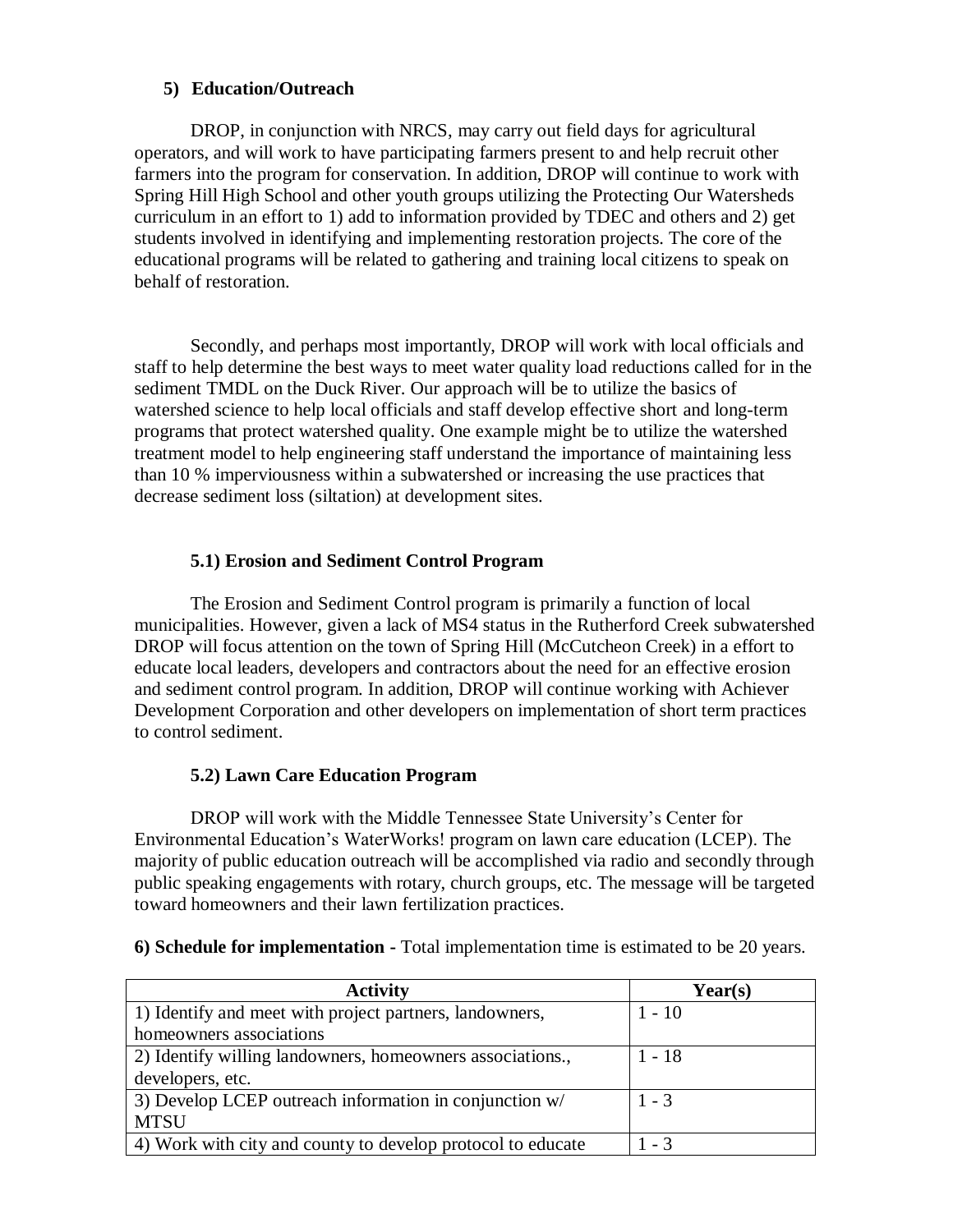| developers and disseminate LCEP information                       |                           |
|-------------------------------------------------------------------|---------------------------|
| 5) Identify and train willing youth groups, scouts, schools, etc. | $1 - 20$                  |
| 6) Carry out pre BMP information collection                       | 1, 3, 5, 7, 9, 11, 13, as |
|                                                                   | needed.                   |
| 7) Develop site specific BMP implementation plans                 | $2 - 18$                  |
| 8) Implementation of BMPs                                         | $2 - 20$                  |
| 9) Carry out post BMP information collection / assessment         | 4, 6, 8, 10, 12, 14, 16,  |
|                                                                   | 18, 20                    |
| 10) Final report                                                  | 19, 20                    |

| 7) watersned Restoration Milestones                            |                        |
|----------------------------------------------------------------|------------------------|
| <b>Milestones</b>                                              | Year(s)                |
| 1) Site specific BMP plan development                          | $2 - 18$               |
| 2) Youth groups collecting information in the watershed        | $1 - 20$               |
| 3) One community meeting per year, articles to local newspaper | $1-20$                 |
| $(4/\text{year})$                                              |                        |
| 4) Develop LCEP outreach information in conjunction w/         | $1 - 3$                |
| <b>MTSU</b>                                                    |                        |
| 5) Work with city and county to develop protocol to educate    | $1 - 3$                |
| developers                                                     |                        |
| 6) Collect information prior to BMP implementation             | 1, 3, 5, 7, 9, 11, 13, |
|                                                                | as needed.             |
| 7) Site specific BMP implementation                            | $2 - 20$               |
| 8) BMP implementation assessment / analysis (survival,         | 4, 6, 8, 10, 12, 14,   |
| structure integrity)                                           | 16, 18, 20             |
| 9) Final report and public meeting                             | 19, 20                 |

# **7) Watershed Restoration Milestones**

#### **8) Measures of Success**

The long-term success of the program will be measured utilizing TDEC watershed data. TDEC is in the watershed every five years collecting data through their watershed cycle. Data include benthic macroinvertebrate inventories (BMI) and habitat and physical/chemical measures. Ecological health is defined as the inclusion of benthic macroinvertebrate communities that are deemed by TDEC as fully supporting the fish and aquatic life use of waters of the state as compared to the appropriate ecoregional reference site. DROP/TEC staff will utilize TDEC data in addition to other data collected by professional and volunteers to determine if the plan (orTMDL) needs revising. The main criteria will be BMI collections as many organizations, including TDEC and U.S. EPA consider this the primary characteristic of healthy aquatic systems. However, based on individual sampling plan data (e.g. TSS) associated with localized site work, it maybe determined that a specific practice, in a specific application situation is not functioning as predicted. The practice may then be modified and or excluded from the suite of practices being recommended. DROP will utilize the Watershed Treatment Model to make basic watershed load reduction predictions and the Georgia tool, developed by AMEC environmental (currently being adapted for Middle Tennessee) to make site level predictions as allowed. This may be followed up with actual data collection to verify